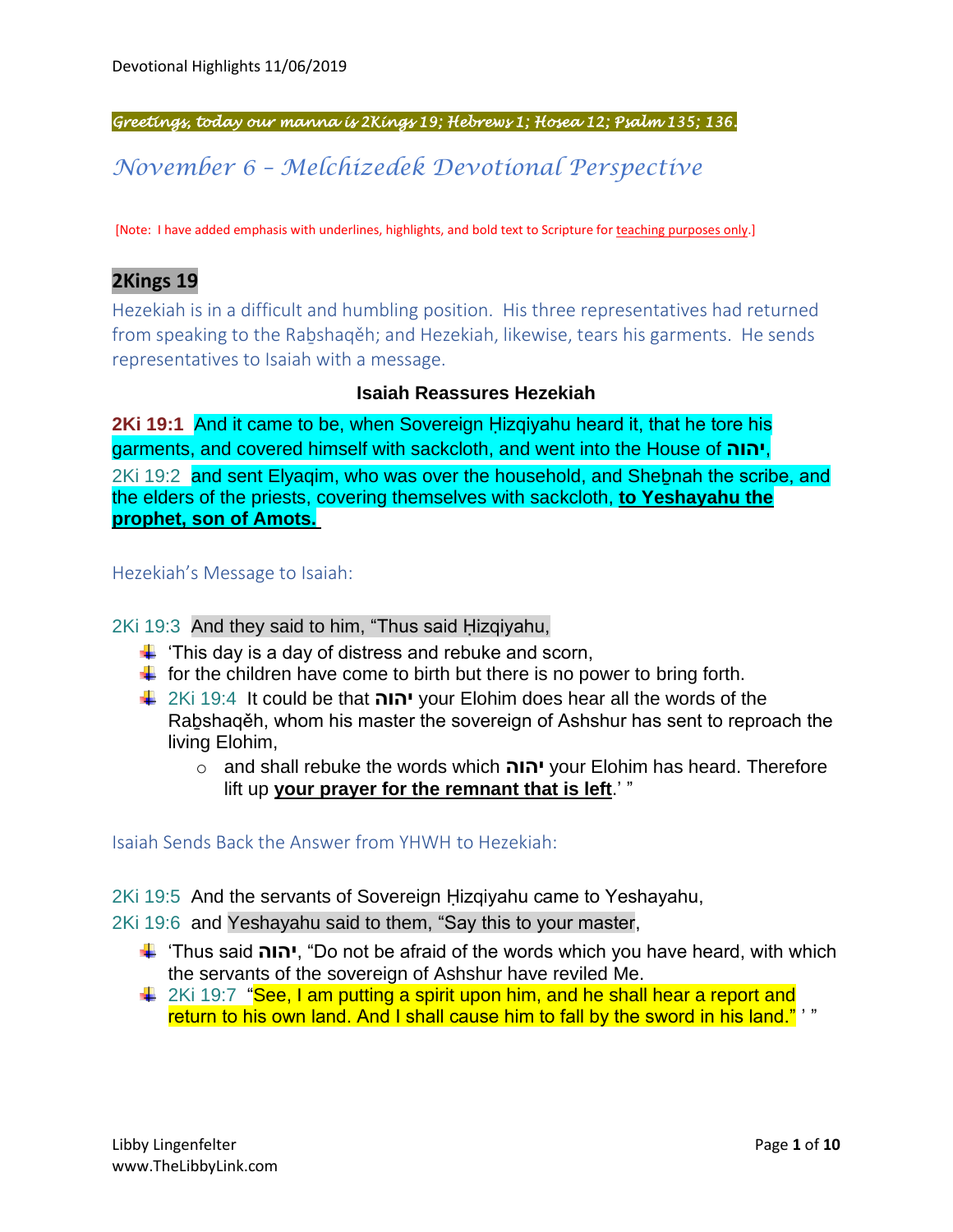## **Sennacherib Defies YHWH**

2Ki 19:8 And the Raḇshaqěh returned and found the sovereign of Ashshur fighting against Libnah, for he had heard that he had left Lakish.

2Ki 19:9 And when the sovereign heard concerning Tirhaqah sovereign of Kush, "See, he has come out to fight against you," he again sent messengers to Ḥizqiyahu, saying,

Sennacherib of King of Assyria (Ashshur) continued to be on a war rampage, as the Raḇshaqěh hears he was now fighting against Libnah. Apparently while that was taking place, the King of Assyria hears that Tirhaqah, King/prince of Cush (Ethiopia), over Egyptian troops, was coming out to wage war against him.

The King of Assyria in turn, sends another demoralizing message to King of Hezekiah of Jerusalem to instill doubt, fear, and submission. Sennacherib, King of Assyria, has such a hyperinflated view of himself, he believes he is unstoppable; and he may even think he is a god!

2Ki 19:10 "Speak to Ḥizqiyahu sovereign of Yehuḏah, saying, 'Do not let your Elohim in whom you trust deceive you, saying, "Yerushalayim is not given into the hand of the sovereign of Ashshur."

2Ki 19:11 See, you have heard what the sovereigns of Ashshur have done to all lands by putting them under the ban. And are you going to be delivered?

2Ki 19:12 Have the mighty ones of the nations delivered those whom my fathers have destroyed: Gozan and Ḥaran and Retseph, and the sons of Ěḏen who were in Telassar?

2Ki 19:13 Where is the sovereign of Ḥamath, and the sovereign of Arpaḏ, and the sovereign of the city of Sepharwayim, Hěna, and Iwwah?' "

King Hezekiah of Jerusalem makes a wise move. He ceases from fighting in his own wisdom and strength; he goes to the house of YHWH; he lays the letter from Sennacherib before Him; and he prays.

## **Hezekiah's Prayer**

2Ki 19:14 And Hizqiyahu received the letters from the hand of the messengers, and read them, and went up to the House of **יהוה**. And Ḥizqiyahu spread it before **יהוה**.

2Ki 19:15 And Ḥizqiyahu prayed before **יהוה**, and said, "O **יהוה** Elohim of Yisra'ěl, **the One who dwells between the kerubim, You are Elohim, You alone, of all the reigns of** the earth. You have made the heavens and earth.

2Ki 19:16 "Incline Your ear, O **יהוה**, and hear. Open Your eyes, O **יהוה**, and see. And hear the words of Sanherib [Sennacherib], which he has sent to reproach the living Elohim.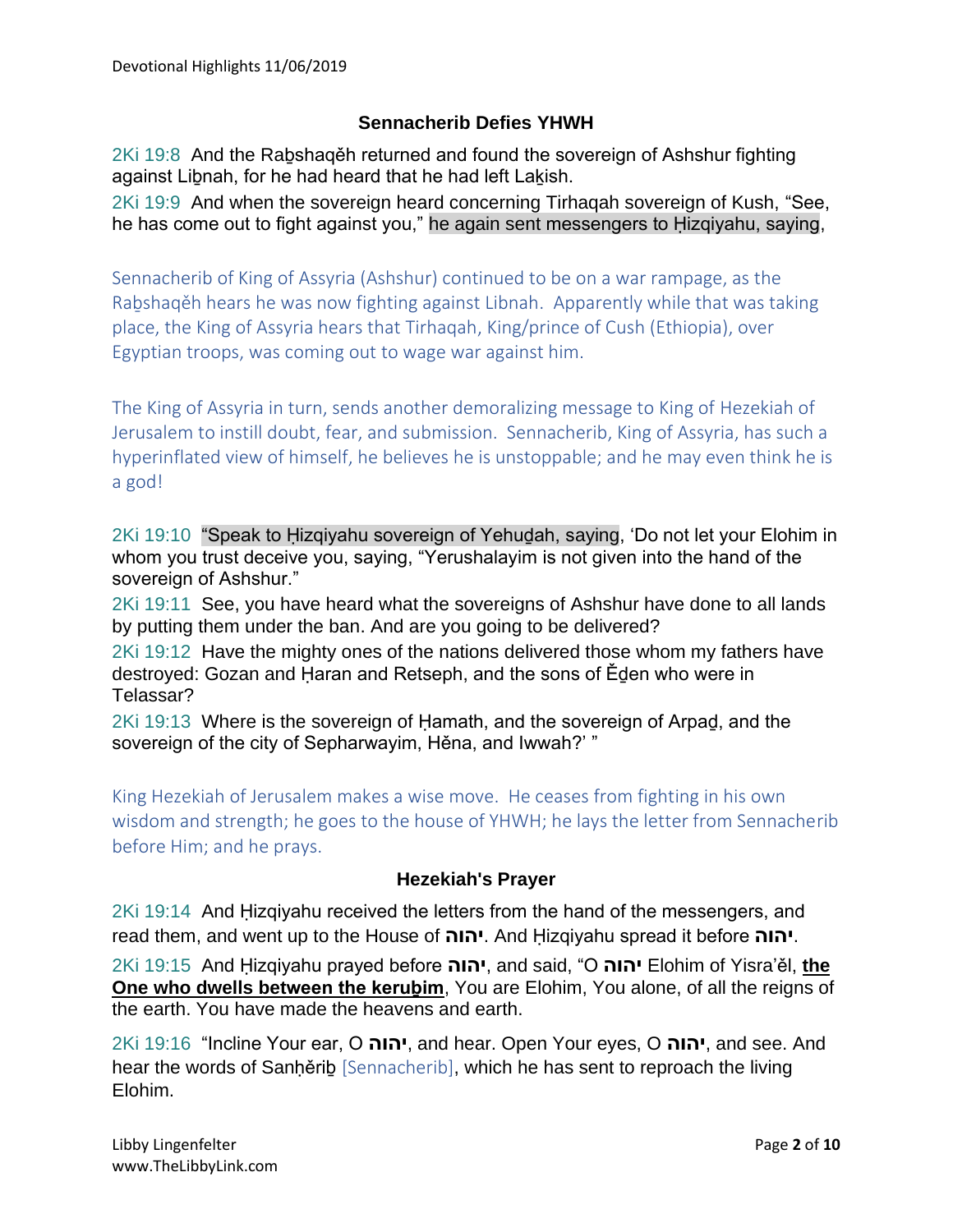2Ki 19:17 "Truly, **יהוה**, the sovereigns of Ashshur have laid waste the nations and their lands,

2Ki 19:18 and have put their mighty ones into the fire, for they were not mighty ones, but the work of men's hands, wood and stone, and destroyed them.

2Ki 19:19 "And now, O **יהוה** our Elohim, I pray, save us from his hand, so that all the reigns of the earth know that You are **יהוה** Elohim, You alone."

Isaiah returns to Hezekiah with YHWH's reply. Because Hezekiah humbled himself and turns to YHWH, YHWH sends him the wording of the message being sent to Sennacherib foretelling his defeat and demise. It is powerfully stated, and one can almost envision Sennacherib's face growing pale. His rampage is about to come to a screeching halt. YHWH quotes Sennacherib's own words, of 'I have's; I cut; I enter.' It reminds us of the prideful 'I will's' that Satan spoke.

## **Isaiah Prophesies Sennacherib's Fall:**

2Ki 19:20 Then Yeshayahu son of Amots sent to Ḥizqiyahu, saying, "Thus said **יהוה** Elohim of Yisra'ěl,

 $\ddot{\phantom{1}}$  'I have heard that which you have prayed to Me against Sanhěrib sovereign of Ashshur.'

2Ki 19:21 "This is the word which **יהוה** has spoken concerning him,

'The maiden, the daughter of Tsiyon, has despised you, mocked you; the daughter of Yerushalayim has shaken her head behind you!

2Ki 19:22 Whom have you reproached and reviled? Against whom have you raised a voice, and lifted up your eyes on high? Against the Set-apart One of Yisra'ěl!

2Ki 19:23 By the hand of your messengers you have reproached **יהוה**, and said, "With my many chariots **I have** come up to the height of the mountains, to the sides of Leḇanon. And **I cut** down its tall cedars, its choice cypress trees. And **I enter** its remotest parts, its thickest forest.

2Ki 19:24 **I have** dug and drunk strange water, and with the soles of my feet **I dry up** all the streams of defense."

2Ki 19:25 Have you not heard long ago, I made it; from days of old I formed it? Now I have brought it to be, that you should make walled cities ruinous heaps.

2Ki 19:26 And their inhabitants were powerless, they were overthrown and put to shame, they were as the grass of the field and the green plants, as the grass on the house-tops and withered before it came up.

2Ki 19:27 But I know your sitting down, and your going out and your coming in, and your rage against Me.

2Ki 19:28 **Because your rage against Me and your pride have come up to My ears**,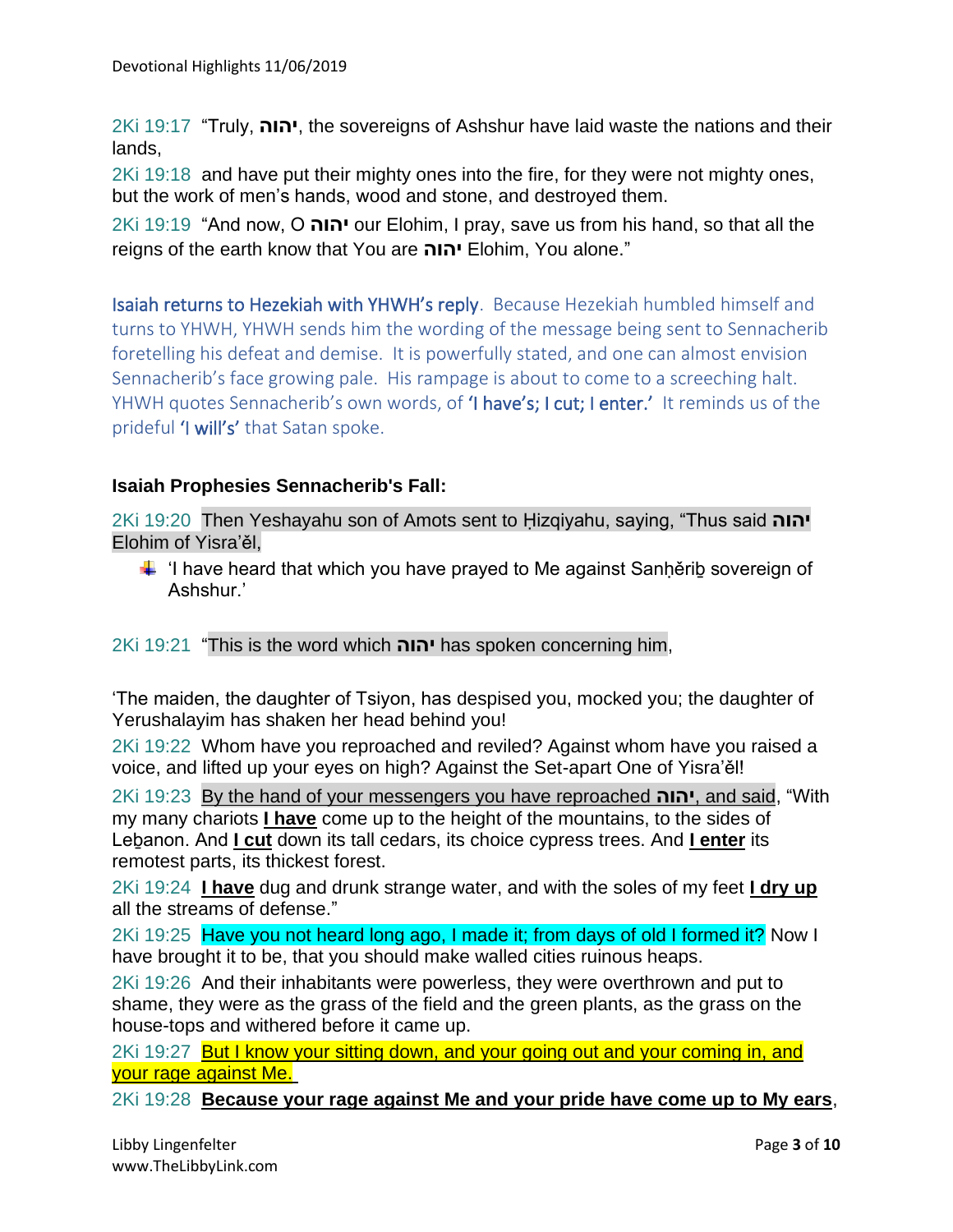I shall put My hook in your nose and My bridle in your lips, and I shall turn you back by the way which you came.

2Ki 19:29 **And this is the sign for you:** This year you eat what grows of itself, and in the second year what springs from that, and in the third year sow and reap and plant vineyards and eat their fruit.

2Ki 19:30 And the remnant who have escaped of the house of Yehuḏah shall again take root downward, and be fruitful.

2Ki 19:31 For out of Yerushalayim comes forth a remnant, and those who escape from Mount Tsiyon – the ardor of **יהוה** does this.'

2Ki 19:32 "Therefore thus said **יהוה** concerning the sovereign of Ashshur,

- $\leftarrow$  'He does not come into this city,
- $\frac{1}{\sqrt{1}}$  nor does he shoot an arrow there,
- $\downarrow$  nor does he come before it with shield.
- $\downarrow$  nor does he build a siege mound against it.

2Ki 19:33 By the way that he came, by the same he turns back. And he does not come into this city,' declares **יהוה**.

2Ki 19:34 And **I shall defend this city, to save it for My own sake and for the sake of Dawiḏ My servant.' "**

2Ki 19:35 And it came to be in that night that the messenger of **יהוה** went out, and struck in the camp of Ashshur **one hundred and eighty-five thousand**. And they rose up early in the morning and saw all of them dead bodies.

#### The Outcome and Demise of Sennacherib

2Ki 19:36 And Sanḥěriḇ sovereign of Ashshur broke camp and went away, and turned back, and remained in Ninewěh.

2Ki 19:37 And it came to be, as he was bowing himself in the house of Nisrok his mighty one, that his sons Aḏrammeleḵ and Shar'etser **struck him with the sword**, and they escaped into the land of Ararat. And his son Esarhaddon reigned in his place.

#### **Hebrews Introduction & Hebrews 1**

**Excerpts in brown: Introduction from Matthew Nolan's - Hebrews Hebraically - Torah to the Tribes:** 

**Time Period:** A few years before the destruction of the 2<sup>nd</sup> Temple.

**"Probable Location:** These were **Jewish believers in Judea** (Gal 1:22) located outside Jerusalem. They were suffering tremendous persecution, short of martyrdom at the time of the writing and **were tempted to be drawn back into the temple system or abandon the assembly for the apparent safety of Qumran."**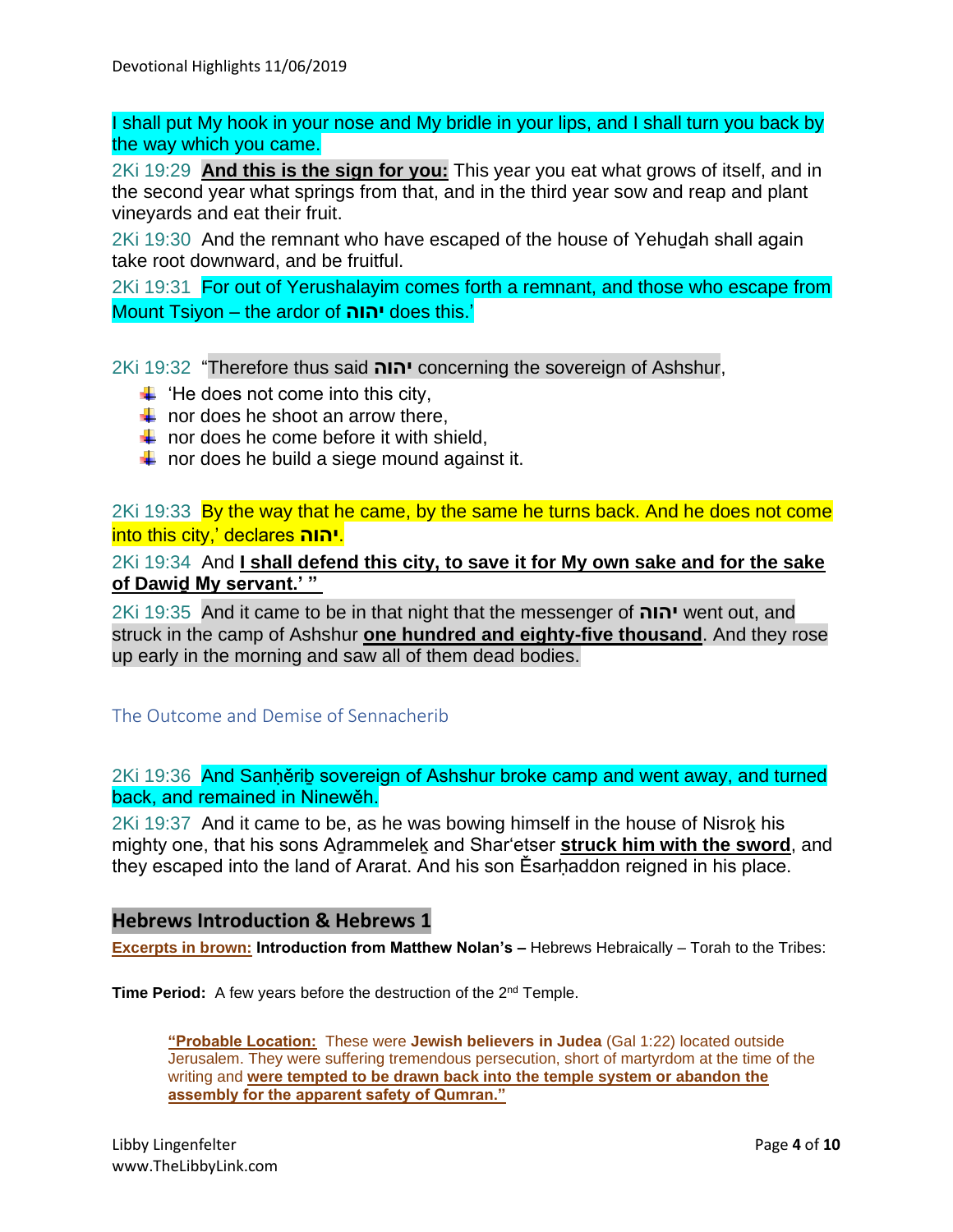#### **Author: Apollos is a strong contender**. Others look to Paul or Barnabas.

"Others still **prefer Apollos**, a Jew from Alexandria who was well versed in the scriptures."

Act 18:24 And a certain Yehudi named Apollos, born at Alexandria, a learned man and mighty in the Scriptures, came to Ephesos.

Act 18:25 This one had been instructed in the way of the Master. And being fervent in spirit, he was speaking and teaching the *matters* about the Master exactly, though he knew only the immersion of Yoḥanan. [ISR]

**"Apollos:** highly educated in the Alexandrian texts, the LXX, highly familiar with Yochanan ha Matbeel's micvah [John the Immerser's micvah] transference to Yahusha, an acquaintance of Paul, tutored by Pricilla and Aquila and a second generation believer to boot! Positively, the author is a Diaspora Jew who's very familiar with the Hellenized texts of Alexandria with over thirty direct quotations from it along with many indirect allusions to it."

"The audience like us, was awaiting the destruction of their culture at the hands of the world order of the day and was going to have to keep the faith with no operating infrastructure to go to, a place where no generation had gone before!"

The author is encouraging the believers not to turn back despite the threat of persecution. The author is going to strengthen their faith and understanding. The author is going to tear down 3 pillars of Judaism that is holding them back and teach them to stand firm on the excellent foundation of Yahusha HaMashiach – the reigning High Priest of the Melchizedek Order. These 3 pillars the author addresses are:

- 1. Angelology;
- 2. The deity portrayal of Moses;
- 3. and the Levitical Priesthood.

#### Yahusha:

"He's our **eternal sacrifice**, **priesthood** and **temple**! Reconciliation to יהוה were accomplished by these three things! These were the objects of atonement for sin, fulfilled and thus transferred to the highest order by Yahusha. Keeping Shabbat, observing the Feasts and keeping the dietary requirements and so on, had nothing to do with atonement for sin. **He did NOT end these commandments!** Now, if on the other hand **you look to animal sacrifices, a Levitical priesthood and another Jewish temple - then that's when your encroaching upon the blood of Yahusha and putting His sacrifice, priesthood and temple to an open shame!"**

In Hebrews 1, the author completely affirms Yahusha's superiority to angels as he often quotes from Psalms and the Tenak; thus, addresses the first pillar of Judaism, 'angelology'.

## **The Supremacy of YHWH's Son**

#### **Heb 1:1** Elohim, **having of old spoken in many portions and many ways to the**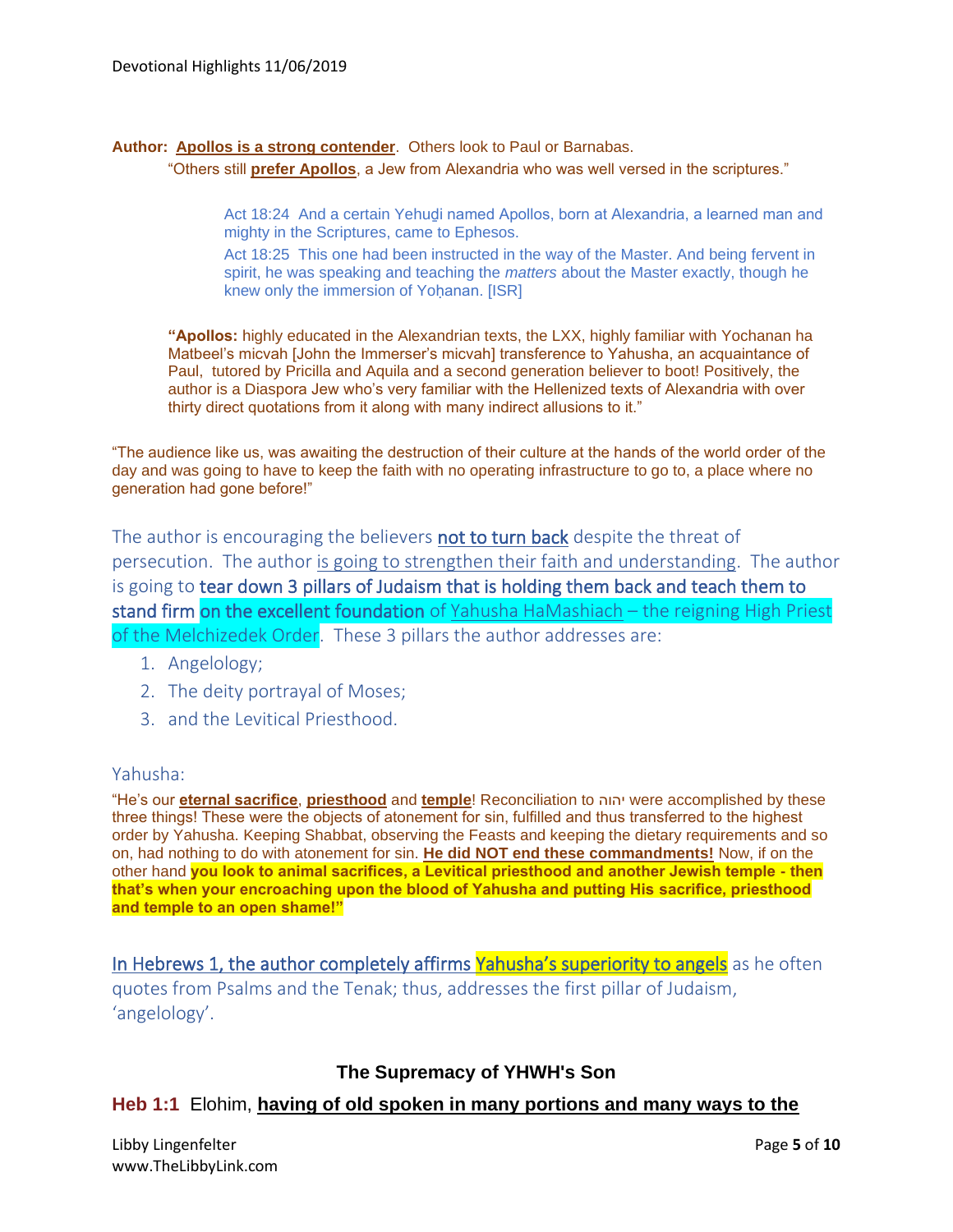## **fathers by the prophets,**

Heb 1:2 **has in these last days spoken to us by the Son**, whom He has appointed heir of all, through whom also He made the ages,  $a^2$  Footnote:  $a^2$ See Joh 1:3. Heb 1:3 who being the brightness of the esteem and the exact representation of His

substance, and sustaining all by the word of His power, having made a cleansing of our sins through Himself, **sat down at the right hand Psa** 110:1 of the Greatness on high, Heb 1:4 having become so much better than the messengers, as He has inherited a more excellent Name than them.

Heb 1:5 For to which of the messengers did He ever say, **"You are My Son, today I have brought You forth**"? **Psa\_2:7** And again, "I shall be to Him a Father, and He **shall be to Me a Son**"?<sup>b</sup> 2Sa\_7:14 Footnote: <sup>b</sup>See also 2Ch\_17:13.

Heb 1:6 And when He again brings the first-born into the world, He says, **"Let all the**  messengers of Elohim do reverence to Him." **Psa\_97:7**.

Heb 1:7 And of the messengers indeed He says, **"… who is making His messengers**  spirits and His servants a flame of fire." **Psa\_104:4**.

Heb 1:8 But to the Son *He says*, **"Your throne, O Elohim, is forever and ever, a sceptre of straightness is the sceptre of Your reign.**

Heb 1:9 **"You have loved righteousness and hated lawlessness. Because of this, Elohim, Your Elohim, has anointed You with the oil of gladness more than Your companions."** Psa\_45:6-7.

Heb 1:10 And, **"You, Master, did found the earth in the beginning, and the heavens are the work of Your hands.**

Heb 1:11 **"They shall perish, but You remain. And they shall all grow old like a garment,**

Heb 1:12 **and like a mantle You shall fold them up, and they shall be changed. But** You are the same, and Your years shall not fail." **Psa\_102:25-27**.

Heb 1:13 And to which of the messengers did He ever say, **"Sit at My right hand,**  until I make Your enemies a footstool for Your feet"? **Psa\_110:1**.

Heb 1:14 Are they not all serving spirits sent out to attend those who are about to inherit deliverance?

# **Hosea 12**

**Hos 12:1** Ephrayim is feeding on wind, and pursuing an east wind. All the day he increases falsehood and ruin. **And they make a covenant with Ashshur, and oil is sent to Mitsrayim.**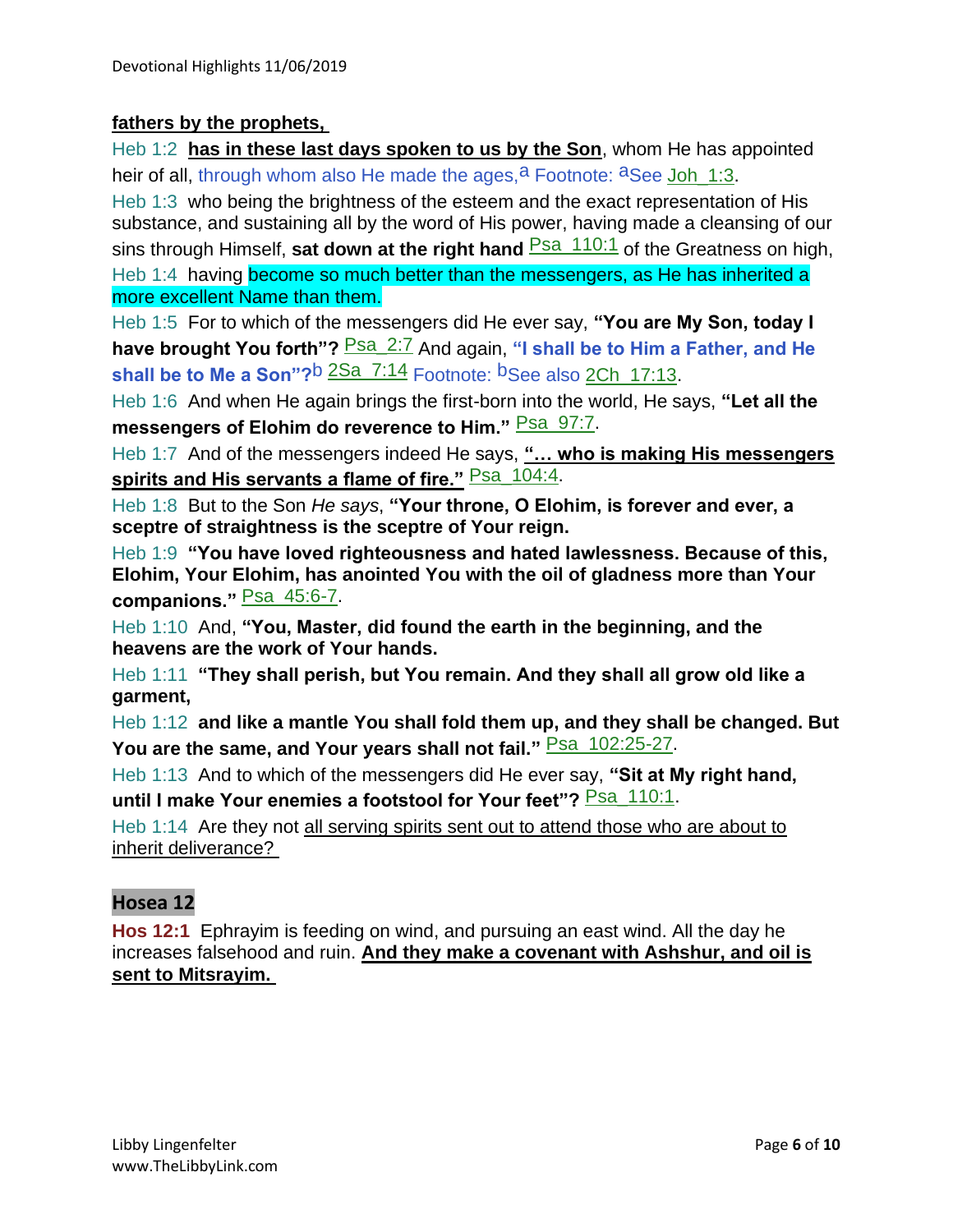We must remember, as believers we live 'in the world' but are no longer 'of the world.' Our covenant is with Yahusha HaMashiach only, our King and High Priest of the Melchizedek Order. Behold, we are made a new creation in Him. He has redeemed us unto Himself.

KJV 2Co 5:17 Therefore if any man *be* in Christ [Messiah], *he is* a new creature: old things are passed away; behold, all things are become new.

There are to be no other gods, idols, or men before Him. We have come out of the worldly systems and cultures and now belong to His holy nation; His set-apart people; His kingdom of priests of every tongue, tribe, people, and nation.

Living **'in the world'** means that we give to 'Caesar, what is Caesar's' and to YHWH what is His.

Luk 20:25 And He said to them, "Then give to Caesar what is Caesar's, and to Elohim what is Elohim's."

------------------------

Col 1:18 And He is the Head of the body, the assembly, who is the beginning, the first-born from the dead, that He might become the One who is first in all.

Col 1:19 Because in Him all the completeness was well pleased to dwell,

Col 1:20 and through Him to completely restore to favour all unto Himself, whether on earth or in the heavens, having made peace through the blood of His stake.

## **YHWH's Indictment of Israel and Judah**

Hos 12:2 And **יהוה** has a controversy with Yehuḏah, to punish Ya'aqoḇ according to his ways, to repay him according to his deeds.

Hos 12:3 He took his brother by the heel in the womb, and in his strength he strove with Elohim.

Hos 12:4 He strove with the Messenger and overcame,  $a$  he wept and sought His favor. He found Him in Běyth  $\tilde{E}$ , and there He spoke to us – Footnote:  $a$  Gen 32:28.

Hos 12:5 even **יהוה** Elohim of hosts, **יהוה** is His remembrance.

## Hos 12:6 **Therefore**,

- $\ddot{\bullet}$  return to your Elohim.
- $\leftarrow$  Guard loving-commitment and right-ruling,
- $\ddot{\bullet}$  and wait on your Elohim continually.

Hos 12:7 A merchant! In his hand are scales of deceit, he loved to oppress.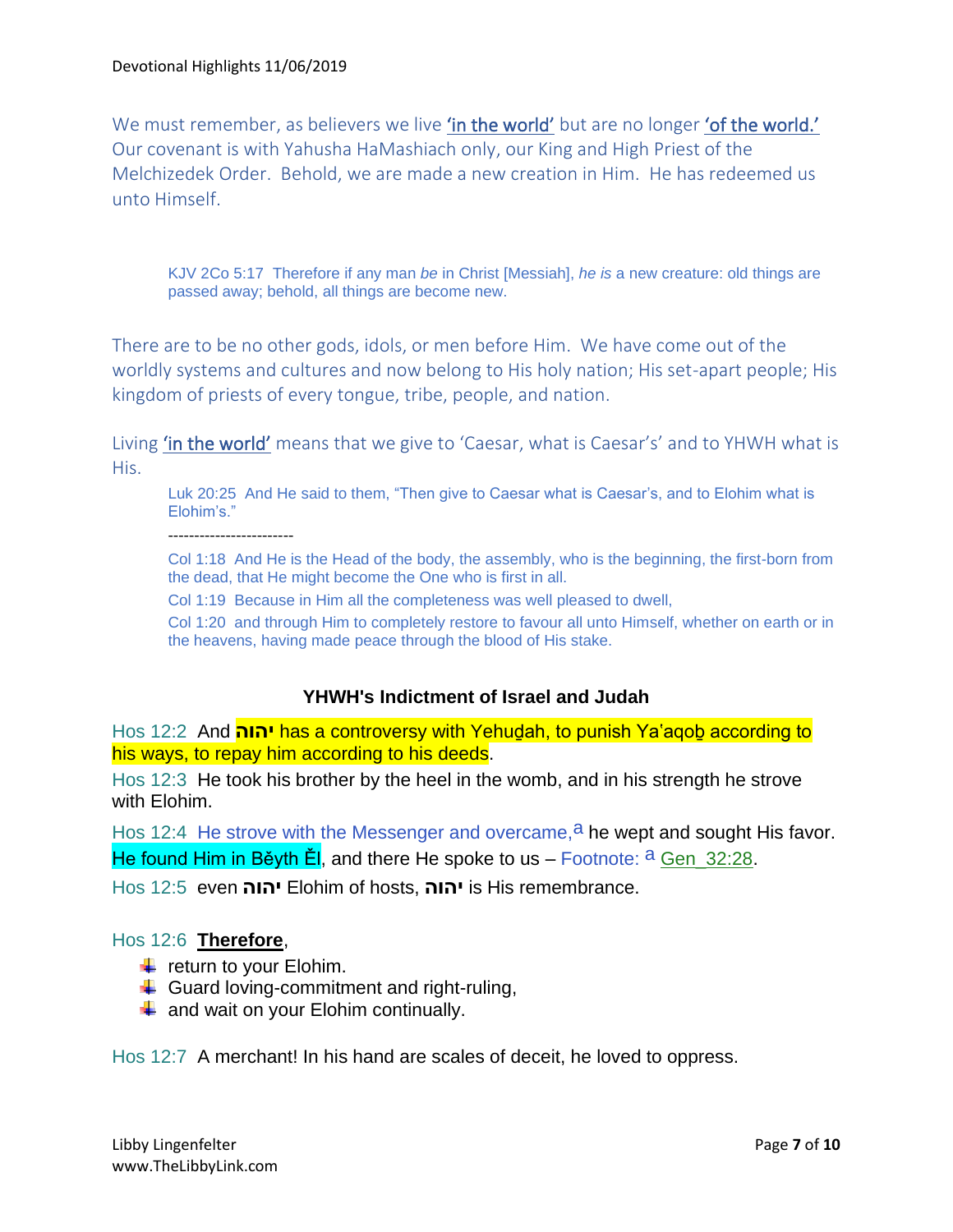Devotional Highlights 11/06/2019

**Ellicott's Commentary:** (7) He is a merchant.—The vivid and fierce light of the prophet's words is obscured in the English version. The rendering "he is a merchant" originates from the fact that Canaan (rendered "merchant") is often used predominantly of Phœnicia, and Canaanites of Phœnicians, the great trading race [\(Isaiah 23:11;](https://biblehub.com/isaiah/23-11.htm) Job 40:30). Translate: As for Canaan, in his hand are false balances. He loves cheating. The descendants of Canaan (the son of Ham, the abhorred son of Noah) became in their whole career a curse and a bye-word in every religious and ethical sense. The princes of Tyre, the merchandise of Phœnicia, were, perhaps, then in the prophet's mind. (Comp. Ezekiel 27)

Moreover, the prophet hints that Ephraim had imbibed Phœnicia's love of gain and habits of unscrupulous trade. The literature of this period contains frequent references to these tendencies in Israel [\(Amos 2:6;](https://biblehub.com/amos/2-6.htm) [Amos 8:5;](https://biblehub.com/amos/8-5.htm) [Micah 6:10\)](https://biblehub.com/micah/6-10.htm).

Hos 12:8 And Ephrayim says, "Indeed, I have become rich, I have found wealth for myself. In all my labours they shall find in me no crookedness that is sin."

**Ellicott:** (8) Translate, And Ephraim saith, Surely I have become wealthy; I have gotten me substance (i.e., by legitimate means, not robbery): all my earnings bring me not guilt as would be sin (i.e., requiring expiation). Such a coarse pursuit of wealth, and such glorying in the innocence of the entire process by which it has been obtained, **has its parallel in the moral position of the Laodicean Church, rebuked by our Lord (Revelation 3).**

Being set-apart to YHWH is a process. Daily we are being sanctified by staying in His Word and developing the mind of Yahusha. Separating oneself from worldly ways that have been deeply ingrained in our minds since birth, is not as 'easy' as it may sound.

Accepting many 'modern' ways that make our lives 'easier', may also entail taking away our privacy and our freedoms. These 'advancements' may also infringe on our freedom to worship the one true living Elohim. The whole process then makes us more reliant on the world and less reliant on Him. Every culture has its challenges; but in Him, each day we should draw closer and closer to doing things His way and not the world's way.

# Hos 12:9 "But I am **יהוה** your Elohim since the land of Mitsrayim, **again I shall make you dwell in tents as in the days of the appointed time.**b Footnote: bOr *festival*.

Ellicott gives a fresh and positive perspective on the meaning of this verse.

**Ellicott:** (9) Tabernacles.—The prophet here speaks of Israel's moral restoration under the form of a return to "the old ideal of simple agricultural life, in which every good gift is received directly from Jehovah's hand." To the **true theocratic spirit** the condition here spoken of **is one of real blessedness**, but to the worldly, grasping Canaan or Ephraim it would come as a threat of expulsion, desolation, and despair. (Comp. [Hosea 2:14;](https://biblehub.com/hosea/2-14.htm) [Hosea 3:3.](https://biblehub.com/hosea/3-3.htm))

Hos 12:10 "And I have spoken to the prophets, and have increased visions. And through the prophets I gave parables."

Hos 12:11 Is Gil'ad wicked? Certainly, they have been false! In Gilgal they have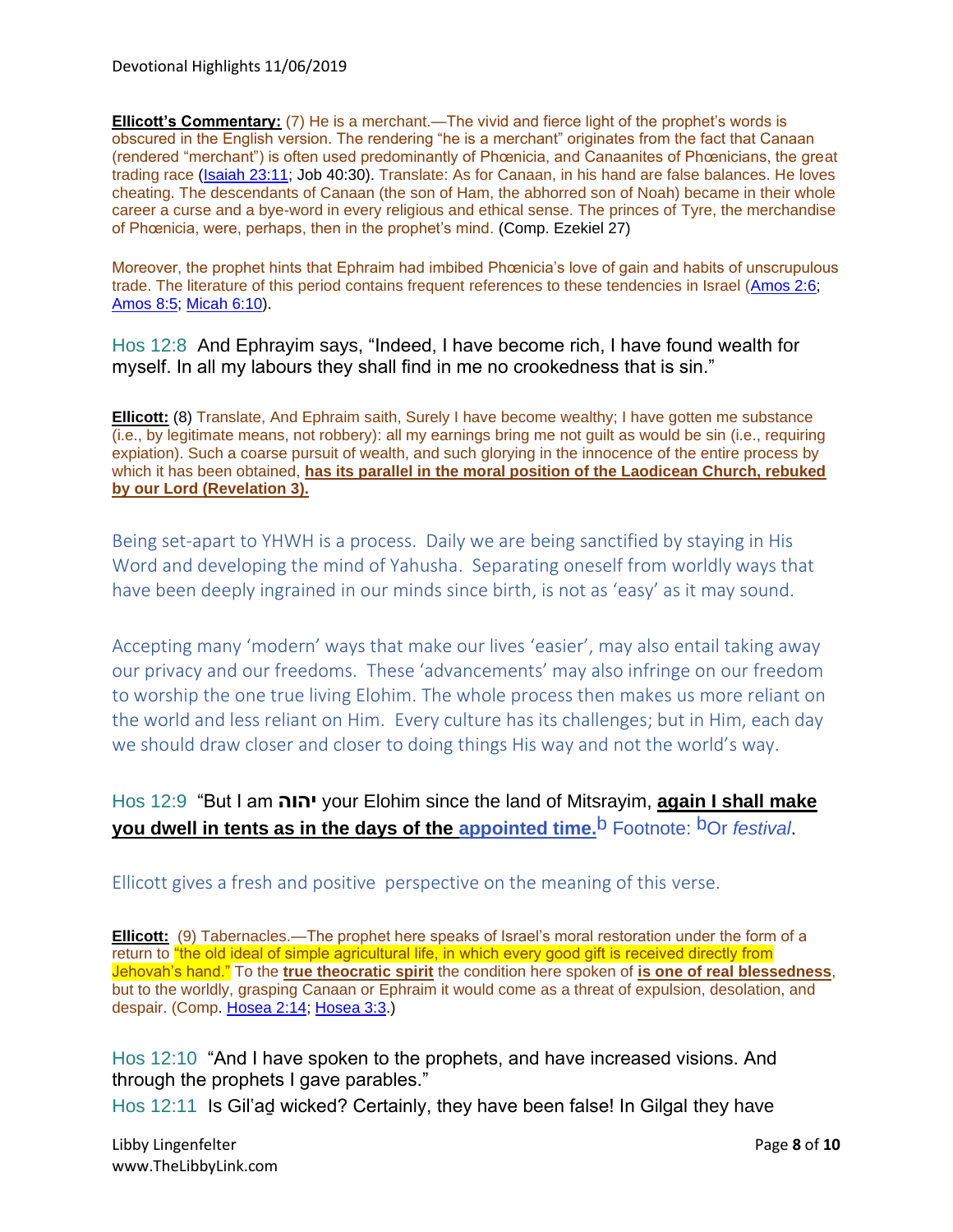slaughtered bulls. Also their slaughter-places are as heaps on a ploughed field. Hos 12:12 And when Ya'aqob fled to the country of Aram, Yisra'ěl served for a wife, and for a wife he kept watch.

## Hos 12:13 **And by a prophet** יהוה **brought Yisra'ěl out of Mitsrayim, and by a prophet he was watched over.**

**Ellicott:** (13) A prophet.—Moses is here referred to, and there is, perhaps, a hint that YHWH would yet again save Israel from worse than Egyptian bondage by the words and warnings of a prophet.

Hos 12:14 Ephrayim has provoked most bitterly. So his Master left his blood-guilt on him, and repaid him for his reproach.

# **Psalm 135; 136**

Take pause to praise Him by reciting verbally Psalm 135 and 136.

#### **Your Name, O' YHWH, Endures Forever**

**Psa 135:1** Praise Yah! Praise the Name of יהוה ;Praise, you servants of יהוה,

Psa 135:2 Who are standing in the House of יהוה, In the courts of the House of our Elohim,

Psa 135:3 Praise Yah, for יהוה is good; Sing praises to His Name, for it is pleasant.

Psa 135:4 For Yah has chosen Ya'aqob for Himself, Yisra'ěl for His treasured possession.

Psa 135:5 For I know that יהוה is great, And our Master is above all mighty ones.

Psa 135:6 יהוה has done whatever pleased Him, In the heavens and in earth, In the seas and in all the depths,

Psa 135:7 Causing vapors to go up From the ends of the earth; He made lightning for the rain, Bringing forth wind from His treasuries;

Psa 135:8 Who struck the first-born of Mitsrayim, From man to beast.

Psa 135:9 He sent signs and wonders Into your midst, O Mitsrayim, On Pharaoh and on all his servants;

Psa 135:10 Who struck many nations, And killed mighty sovereigns,

Psa 135:11 Even Siḥon sovereign of the Amorites, And Oḡ sovereign of Bashan, And all the reigns of Kena'an.

Psa 135:12 And He gave their land as an inheritance, An inheritance to Yisra'ěl His people.

Psa 135:13 O יהוה, Your Name is forever, O יהוה, Your remembrance to all generations,

Psa 135:14 For יהוה rightly rules His people, And has compassion on His servants.

Psa 135:15 The idols of the nations are silver and gold, The work of men's hands.

Psa 135:16 They have mouths, but they do not speak; They have eyes, but they do not see;

Psa 135:17 They have ears, but they do not hear; Also there is no breath in their mouth.

Psa 135:18 Those making them become like them, Everyone who is trusting in them.

Psa 135:19 Bless יהוה, O house of Yisra'ěl! Bless יהוה, O house of Aharon!

Psa 135:20 Bless יהוה, O house of Lěwi! You who fear יהוה, bless יהוה

Psa 135:21 Blessed from Tsiyon, יהוה be, Who dwells in Yerushalayim! Praise Yah.